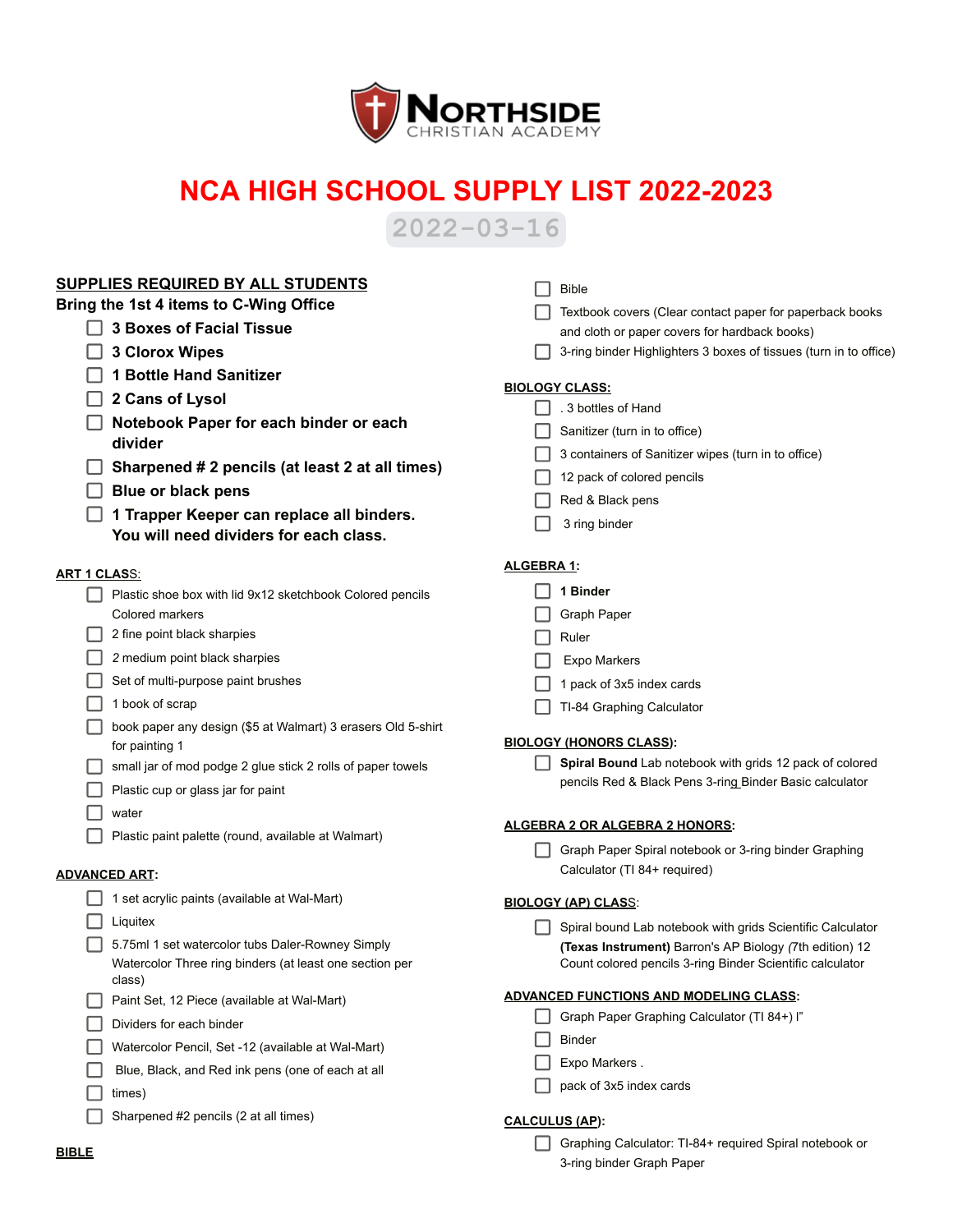

## **NCA HIGH SCHOOL SUPPLY LIST 2022-2023**

**2022-03-16**

|                                                     | Spiral notebook w/grids                                |
|-----------------------------------------------------|--------------------------------------------------------|
| <b>CHEMISTRY/CHEMISTRY HONORS:</b>                  |                                                        |
| Scientific calculator                               | <b>SPEECH:</b>                                         |
| 3-ring binder with notebook paper Highlighter       | 12 count colored pencils                               |
| Colored pencils                                     | Notebook for chapel notes Box of 50 or more disposable |
| Scientific calculator                               | latex gloves                                           |
|                                                     | notecards 3-ring Binder Basic Calculator               |
| <b>COMPUTER SCIENCE PRINCIPLES</b>                  | <b>TECHNOLOGY APPLICATIONS:</b>                        |
| <b>USB Flash Drive</b>                              | <b>USB Flash Drive</b>                                 |
| <b>CREATIVE WRITING:</b>                            |                                                        |
| Folder/binder                                       |                                                        |
|                                                     | <b>GEOMETRY OR HONORS GEOMETRY CLASS:</b>              |
| Notebook paper                                      | Graphing Calculator (TI 84)                            |
| Pencils/pens                                        | <b>WEB DESIGN</b>                                      |
| <b>ENGLISH 9/9 HONORS &amp; 11/11 HONORS CLASS:</b> | Ruler (metric/English)                                 |
| 3-ring binder                                       | USB Flash Drive Graph Paper Pencils                    |
| Two Pocket folder                                   |                                                        |
| Loose leaf paper                                    | YEARBOOK:                                              |
| Pencils                                             | 1" Binder                                              |
| Red pen for grading                                 | <b>USB flash Drive</b>                                 |
| Highlighter                                         | Expo markers                                           |
|                                                     | SD card for digital                                    |
| <b>ENGLISH 10 ENGLISH 12 AP:</b>                    | camera                                                 |
| 3-ring binder                                       | 1 pack of 3x5 index cards                              |
| Two Pocket folder                                   | 3 ring binder with paper                               |
| Loose leaf paper                                    | Gron                                                   |
| Pencils                                             |                                                        |
| Red pen for grading                                 | <b>HEALTH;</b>                                         |
| Highlighter                                         | 3-ring binder & notebook paper                         |
|                                                     | <b>PSYCHOLOGY</b>                                      |
|                                                     | 3 ring binder with paper                               |
|                                                     |                                                        |
|                                                     |                                                        |
|                                                     | ASL (American Sign Language):                          |
| <b>SPANISH (All Classes)</b> Notebook paper         | 3 ring plastic folder                                  |
| 3-ring binder                                       |                                                        |
| Standard size post it notes                         | <b>HISTORY (ALL CLASSES)</b>                           |
| Notebook paper                                      | 3-ring binder                                          |
| Composition book FORENSIC SCIENCE:                  | <b>Dividers</b>                                        |
|                                                     | Red, blue and black pens                               |